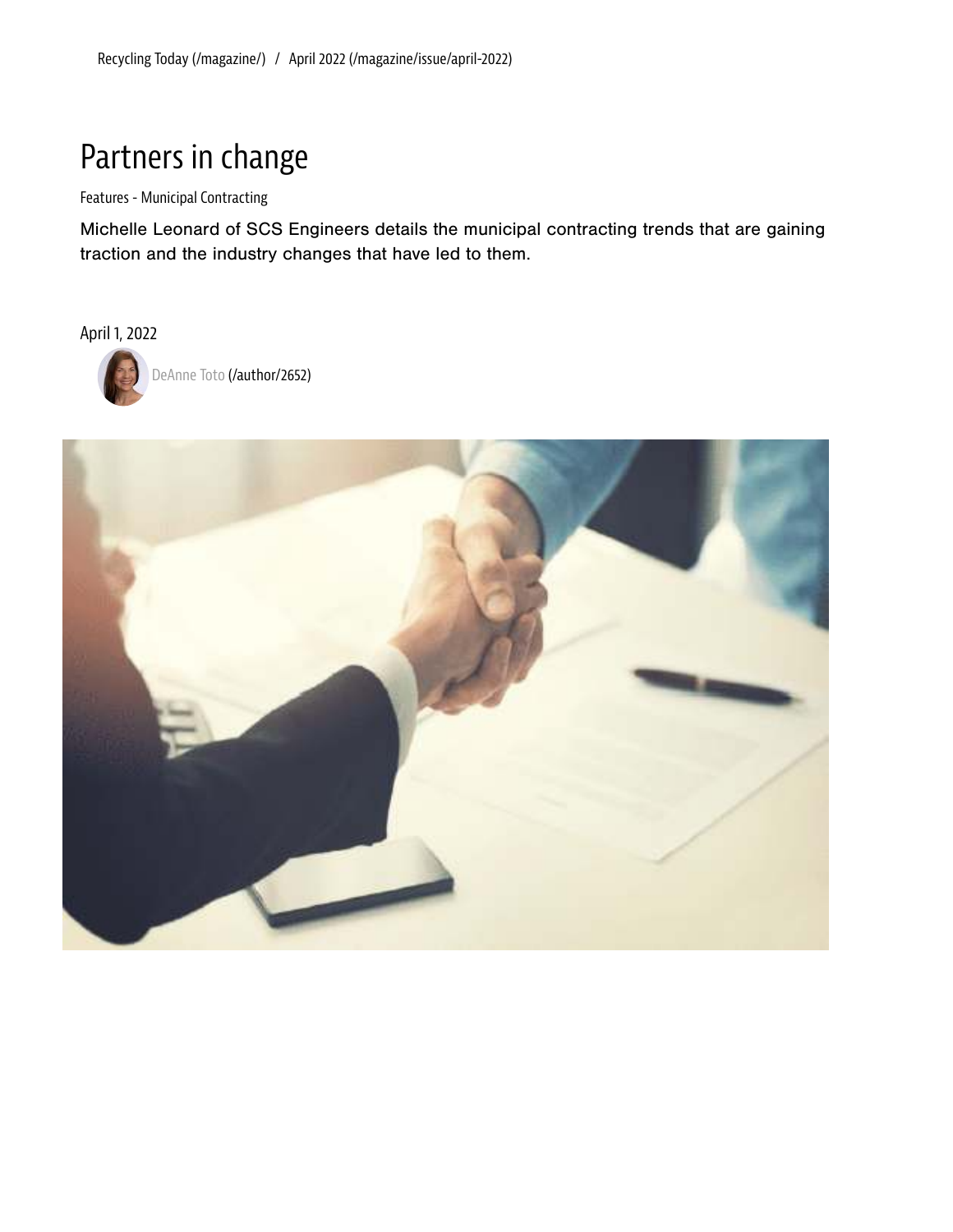Municipal recycling contracts have changed in recent years in response to increasing contamination and commodity market volatility. They also reflect the need for municipalities and processors to work together to create sustainable programs that benefit all parties, says Michelle Leonard, senior vice president at Long Beach, California-based SCS Engineers (https://www.scsengineers.com/) and the company's resident expert on solid waste planning, recycling and sustainability.

Leonard says she's noticed four trends emerge in contracts for recycling services in the last five years that involve the assessment of contamination fees, the establishment of performance standards, outreach and education requirements and the changing material stream.

Some of these trends stem from issues that are interconnected. For instance, outreach and education have grown more important as contamination in the recycling stream has increased, which is influenced in part by changes in consumer packaging that leave residents wondering if an item is recyclable. When in doubt, residents don't always throw an item in the trash but instead toss it in the recycling bin, hoping it is recyclable. The industry has come to call this wishcycling.

Contamination in the recycling stream has a tangible effect on material recovery facility (MRF) operators, increasing their residue rates and disposal costs at a minimum and jeopardizing the viability of entire loads of material or, depending on the nature of the contamination, even leading to fires.

Continued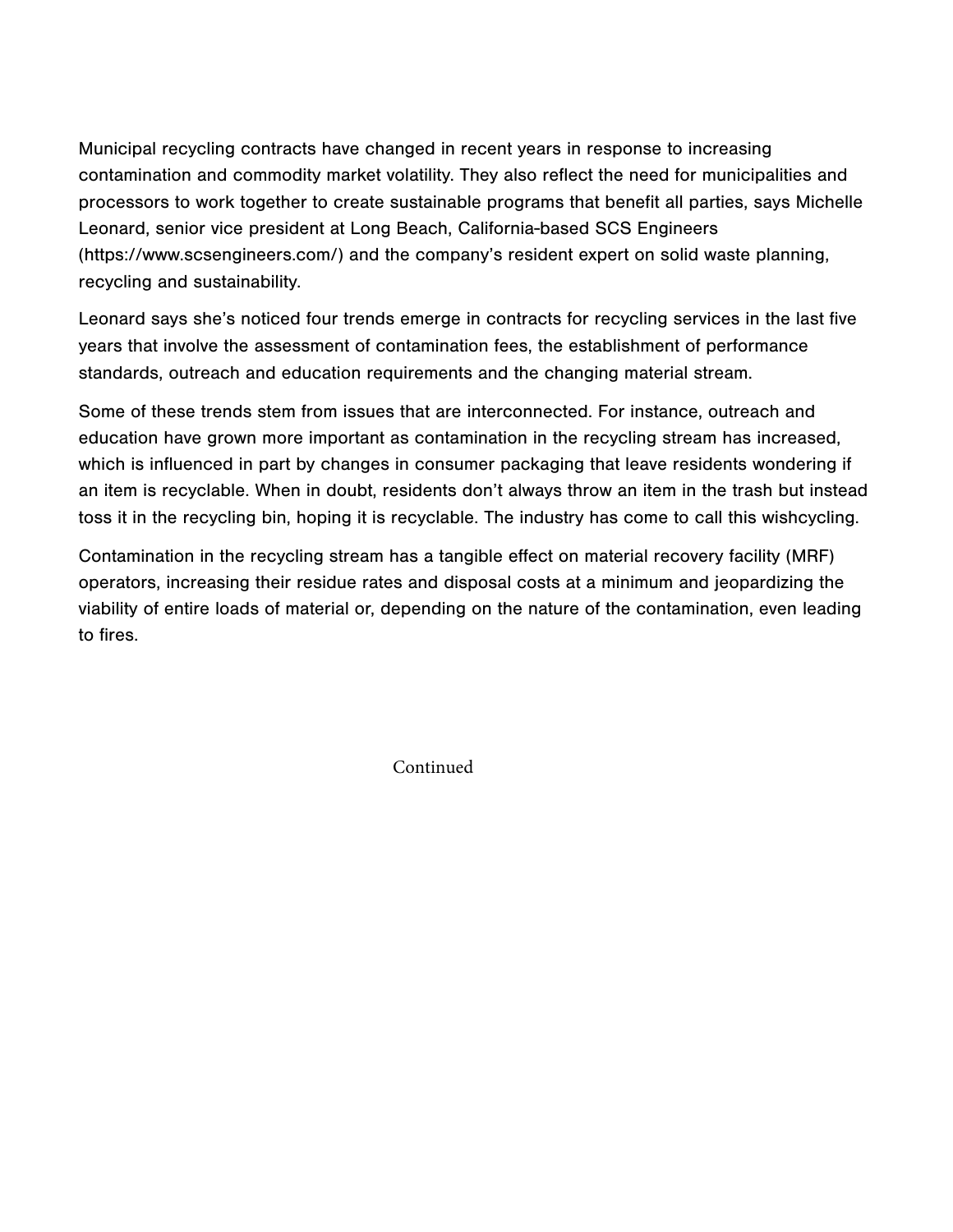## Profits and losses

When Recycling Today hosted its State of the Municipal Recycling Industry (https://www.recyclingtoday.com/keyword/soi-municipal/) roundtable in the spring of last year, participants who represented municipalities pointed to the increased use of excess contamination fees in their contracts with MRF operators.

Shelby Lewis, recycling coordinator for the city of Tampa, Florida, Department of Solid Waste & Environmental Program Management (https://www.tampa.gov/solid-waste), said the city's contract included such a fee, explaining, "So, on top of your processing fee, they do a [composition] study. It was designated materials versus nondesignated materials, and then it came out with what our composition contamination rate is."

Lewis said Tampa's contamination rate was determined to be 35 percent. The city was charged an excess contamination fee of \$150 per ton in addition to its \$90-per-ton processing fee.

"It was a huge hit to us because that is a huge cost," she added. "We are hoping that, as the market recovers, something like that won't be necessary in the contracts."

During the roundtable, Jeff Snyder, director of recycling at Cincinnati-based Rumpke Waste & Recycling (http://www.rumpke.com), said the high level of contamination coupled with low commodity prices made these fees necessary.

When asked if she's heard of many municipalities pushing back on these fees, Leonard says, "I don't think they have a choice," noting that they were an outgrowth of China's National Sword initiative and because MRF operators can no longer market recovered commodities with high levels of contamination.

"Certainly, one way to combat contamination is with the implementation of those fees," she says.

Leonard adds, "However, as the markets are rebounding and we're finding new markets for materials domestically, I think that there will be some pushback or at least some negotiations on those contamination fees."

These fees vary by contract. "Some are a penalty; some are a reduced revenue," she says. In some cases, MRFs could just reject the load altogether, Leonard says.

The composition of a municipality's incoming loads is established at the outset of the contract, she says, and then monthly or quarterly assessments are performed and compared with the original analysis to judge whether contamination has increased or decreased.

"There's typically a methodology that's included in the contract that indicates how those studies are conducted," Leonard says. "Then the municipality will have the ability to review the results of the analysis and come and have that discussion with the processor."

The use of performance standards in contracts also has emerged as a trend, she says. They can include terms, obligations, termination rights, responsibilities and the rights of both parties, administration tools and compensatory and payment structures, Leonard says.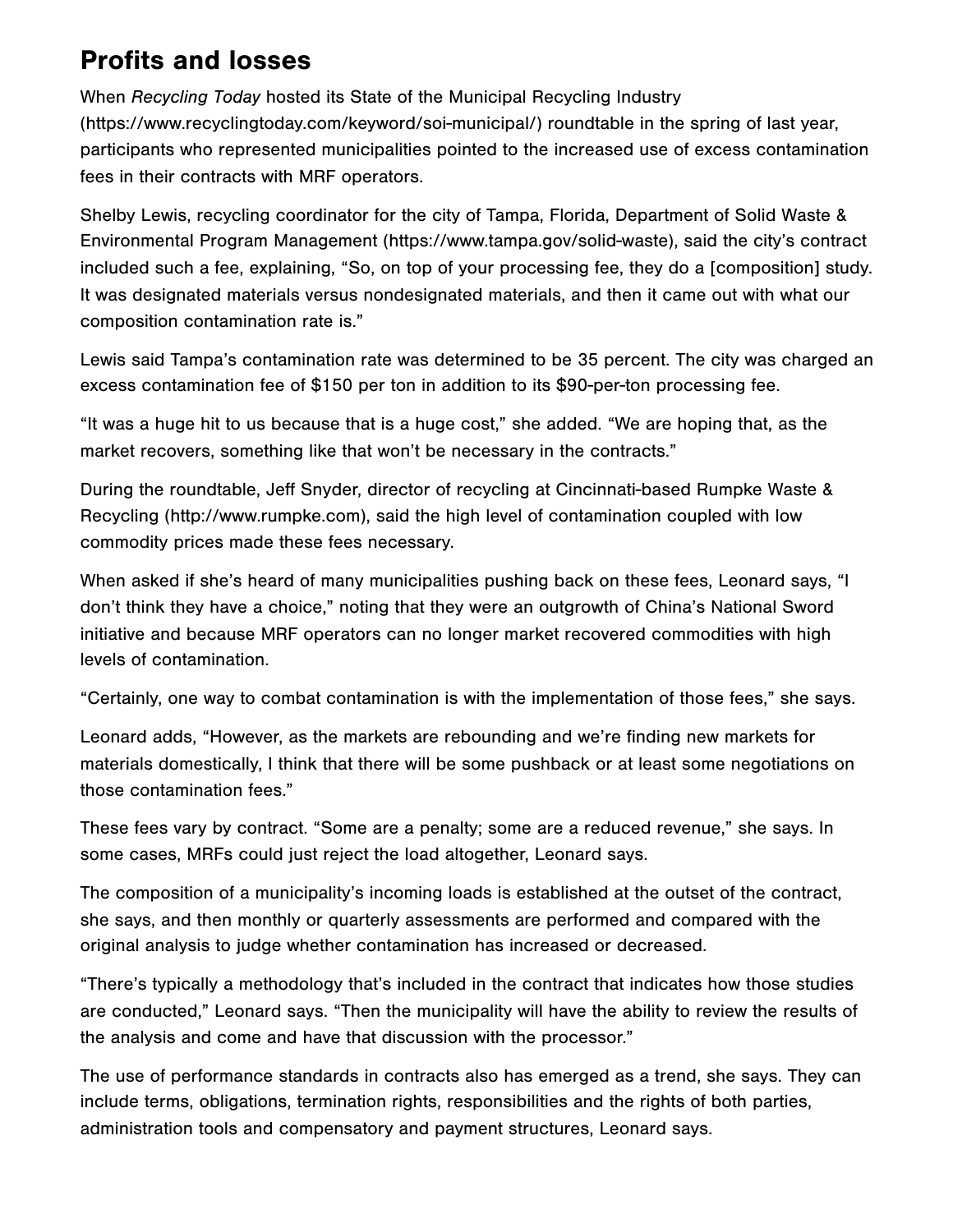MRF operators have instituted processing fees in some cases and adjusted their revenue sharing models in recent years in response to China's exit from the recovered fiber and plastics markets late last decade, which caused pricing for these commodities to plummet initially.

The most common revenue-sharing model being used today is a weighted average commodity price, Leonard says, noting the model "takes into account the percentages or the material composition of the mixed recyclables and then the market price for each commodity, so that as those commodity prices change, the revenue sharing rate changes."

Leonard says adjustments can be made monthly or quarterly and are based on the geographic location and the commodity market prices in that area.



© StockPhotoPro | stock.adobe.com

## Recycling education

The increased focus on contamination has led to contract language regarding recycling education.

Leonard says municipalities and their processing and hauling contractors must work together to address recycling education, with vendors helping with education and outreach. She adds that oftentimes the municipality will provide the door-to-door education and outreach if it is the collector. They also will share information on their websites and in customers' bills.

However, if the processor is the collector, "they may be a little more responsible for that outreach," Leonard says, which can involve tagging carts and bins that present ongoing contamination issues. She says this type of outreach can be most effective because it allows direct contact with the generator.